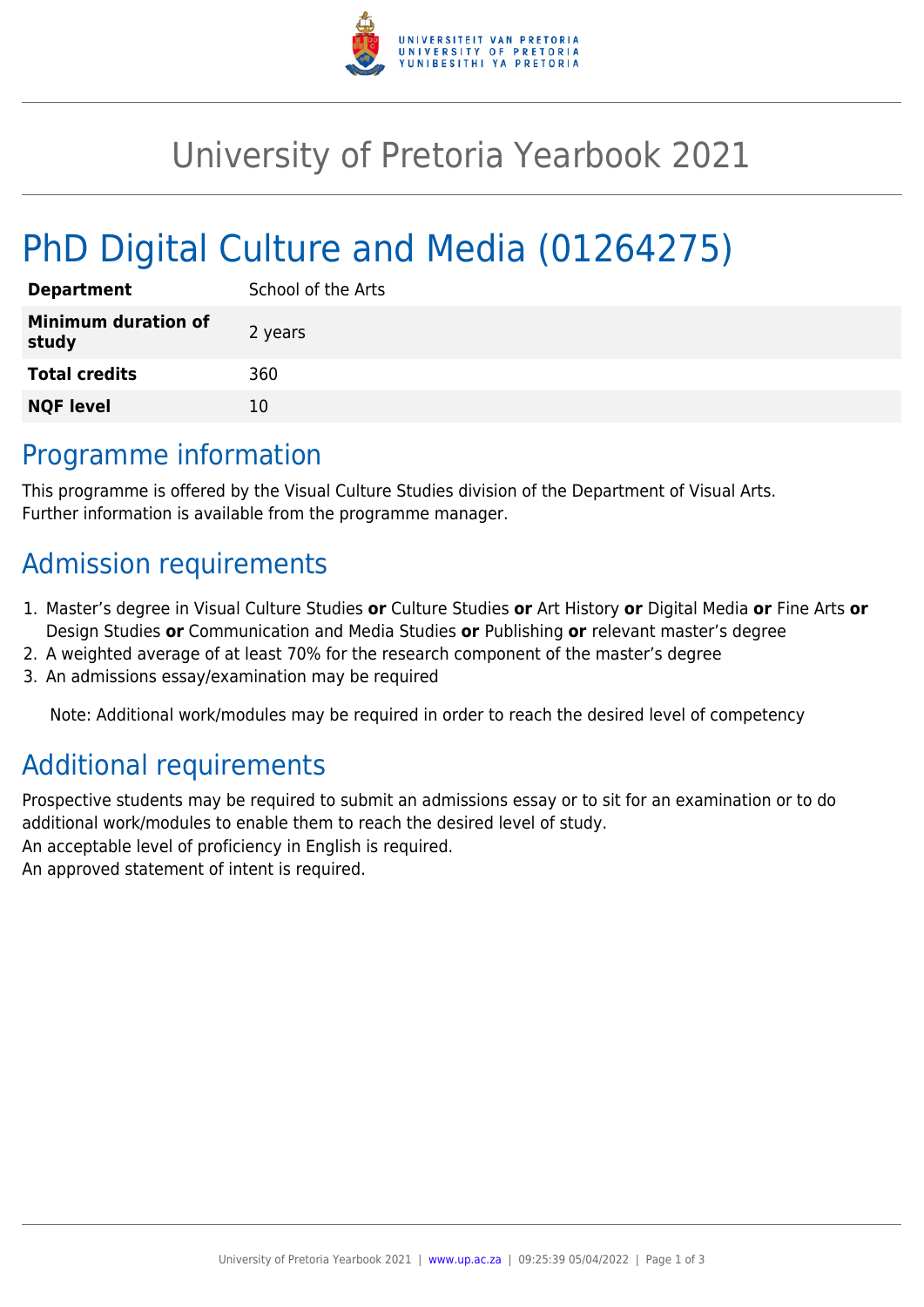

## Curriculum: Year 1

**Minimum credits: 360**

#### **Core modules**

[Thesis: Digital culture and media 991](https://www.up.ac.za/yearbooks/2021/modules/view/KGK 991) (KGK 991) - Credits: 360.00